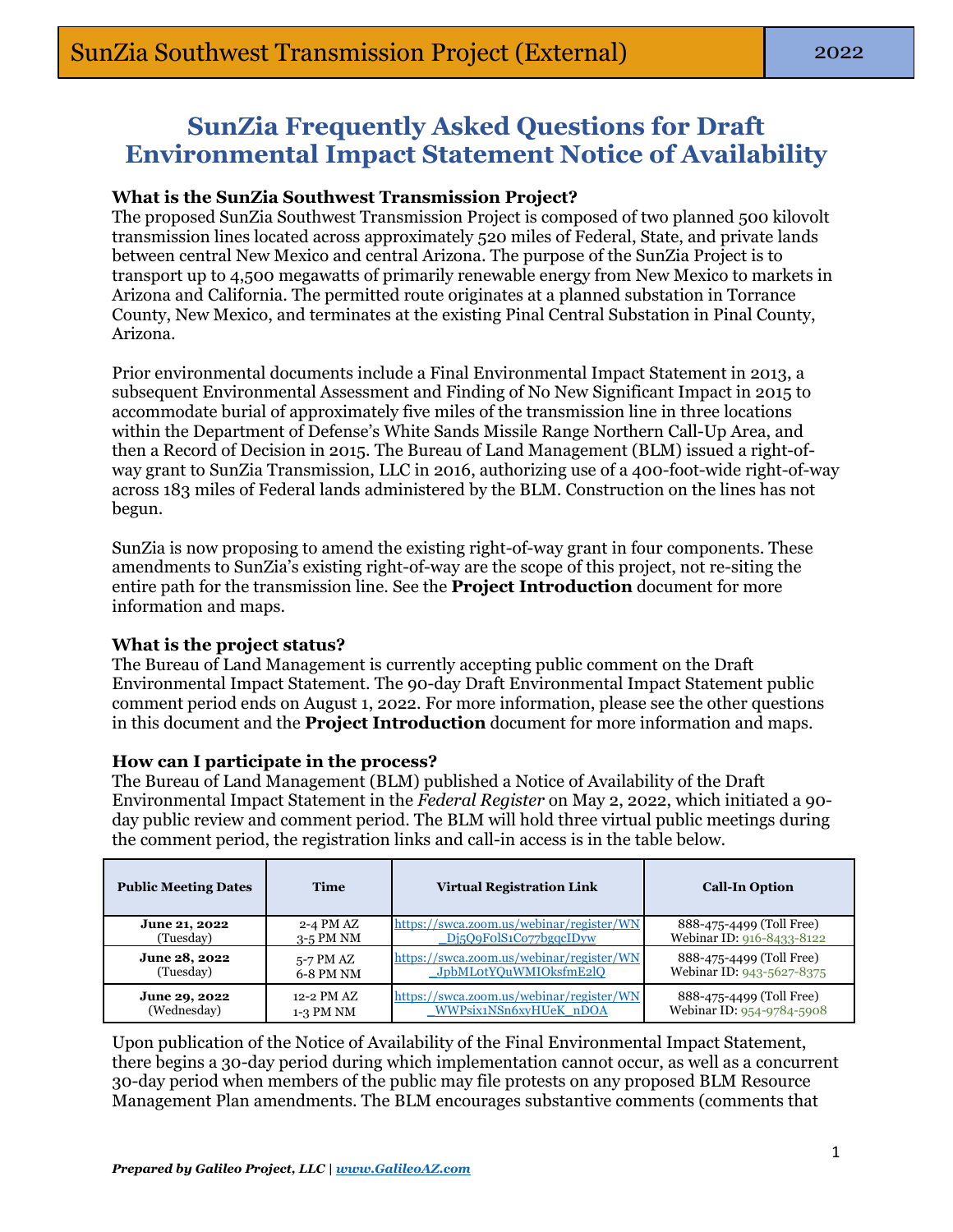avoid opinions and are specific; describe the significance of the impacts and how they affect you, others, places, and activities; provide any new information that is relevant to the project [e.g., potential affected resources]; and discuss modifications to existing alternatives or suggest other reasonable alternatives with justification) concerning the proposed SunZia Southwest Transmission Project. For comments to be considered for inclusion in the Final Environmental Impact Statement, the BLM must receive them by August 1, 2022.

### **How do I access the Draft Environmental Impact Statement?**

You can access the Draft Environmental Impact Statement on the Bureau of Land Management's project ePlanning website at [https://eplanning.blm.gov/eplanning](https://eplanning.blm.gov/eplanning-ui/project/2011785/510)[ui/project/2011785/510.](https://eplanning.blm.gov/eplanning-ui/project/2011785/510) Click "Documents" on the menu on the left.

### **How do I make a good/substantive comment?**

The Bureau of Land Management encourages substantive comments (comments that avoid opinions and are specific; describe the significance of the impacts and how they affect you, others, places, and activities; provide any new information that is relevant to the project [e.g., potential affected resources]; and discuss modifications to existing alternatives or suggest other reasonable alternatives with justification) concerning the proposed SunZia Southwest Transmission Project. You may submit comments at any time during the 90-day comment period by:

- Submitting comments electronically via the ePlanning site: [https://eplanning.blm.gov/eplanning-ui/project/2011785/510.](https://eplanning.blm.gov/eplanning-ui/project/2011785/510) Click the green "Participate" Now" on the left menu.
- Mailing comments to: SunZia Comment Period Bureau of Land Management, New Mexico State Office 301 Dinosaur Trail, Santa Fe, NM 87508
- Submitting verbal comments via a telephone hotline: 1-888-959-2510

To have your comments considered for the Final Environmental Impact Statement, please submit them by August 1, 2022. Comments can only be submitted in the above ways.

Before including your address, phone number, email address, or other personal identifying information in your comment, you should be aware that your entire comment—including your personal identifying information—may be made publicly available at any time. While you can ask us in your comment to withhold your personal identifying information from public review, we cannot guarantee that we will be able to do so.

### **What happens to my comments?**

To have your comments considered for the Final Environmental Impact Statement please submit them by August 1, 2022. *Substantive comments make a difference!* (For what makes a comment substantive, see the above *How do I make a good/substantive comment?* question.) Substantive comments can create change within the project, provide alternatives or mitigation options, change the analysis of the project, and help federal agencies make more informed decisions.

The Bureau of Land Management is legally required to respond to all substantive comments received during this 90-day public comment period. Their response can be found in an appendix to the Final Environmental Impact Statement when that is published.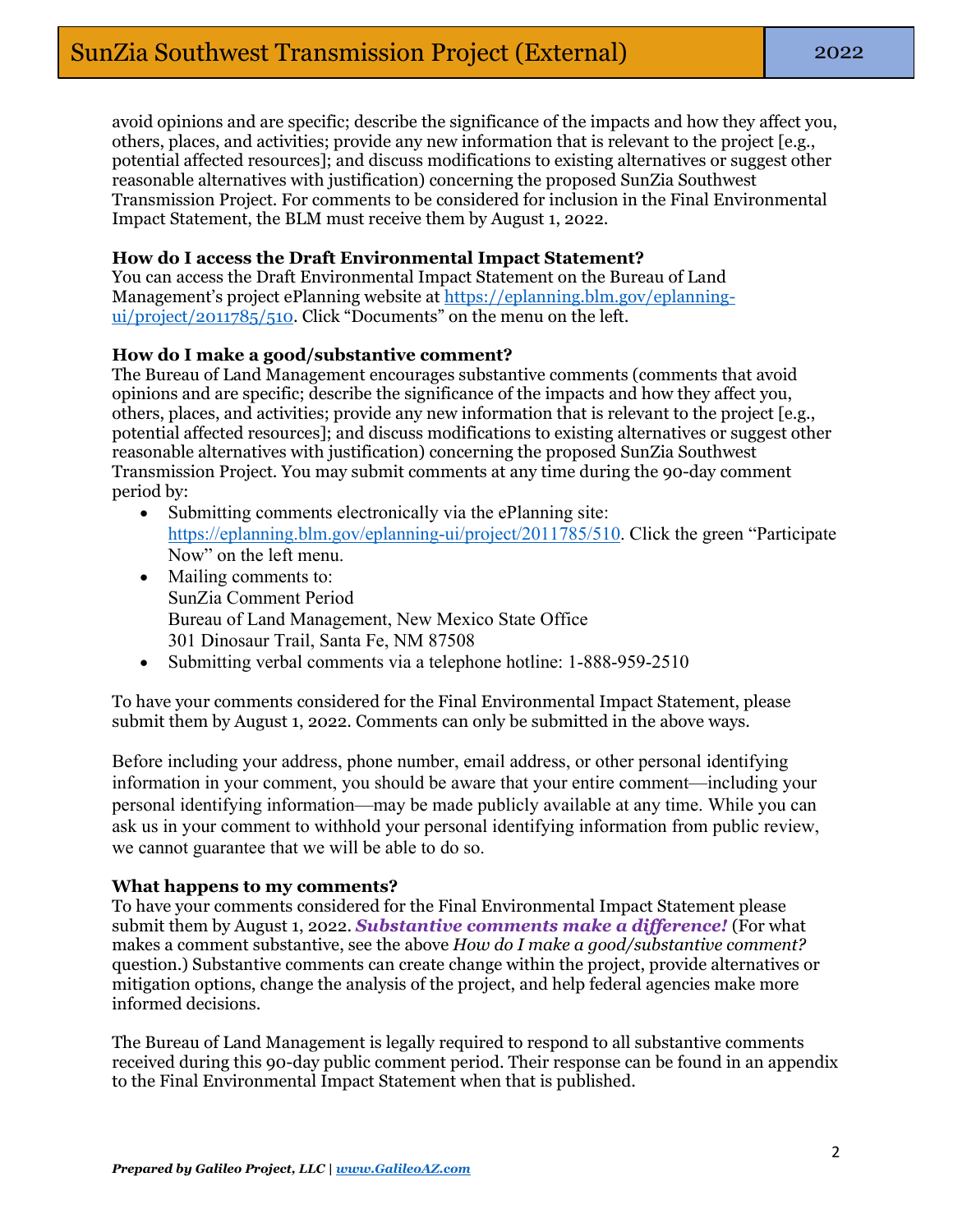## **How can I stay informed on the SunZia Project?**

- Visit the Bureau of Land Management's (BLM) ePlanning site for this Project: <https://eplanning.blm.gov/eplanning-ui/project/2011785/510>
- To add your name to the email or mailing list, go to BLM's ePlanning site for this Project: <https://eplanning.blm.gov/eplanning-ui/project/2011785/510>
- For specific Project inquiries, contact Adrian Garcia, Project Manager, BLM New Mexico State Office at 505-954-2199
- Individuals in the United States who are deaf, deafblind, hard of hearing, or have a speech disability may dial 711 (TTY, TDD, or TeleBraile) to access telecommunications relay services. Individuals outside the United States should use the relay services offered within their country to make international calls to the point-of-contact in the United States. Call the project hotline at 1-888-959-2510.

## **Who is the lead agency? What decision(s) do they have to make?**

The Bureau of Land Management (BLM) is the lead Federal agency for National Environmental Policy Act compliance. After careful consideration of the analysis conducted in the Environmental Impact Statement, the BLM will decide whether to issue a right-of-way grant amendment for the proposed SunZia Project, and if so, under what terms and conditions. Additionally, as lead Federal agency on the Environmental Impact Statement, it is the BLM's decision to consider and analyze in detail route alternatives, in addition to those requested by SunZia. See the **Project Introduction** document for more information and maps.

### **Does the Draft Environmental Impact Statement identify an agency preferred alternative?**

An agency preferred alternative is the alternative that the lead agency, the Bureau of Land Management (BLM) in this case, prefers above the other project alternatives. Selecting an agency preferred alternative does not mean the alternative will be the approved alternative in the BLM's decision, that is decided in the Record of Decision at the end of the National Environmental Policy Act process.

The BLM has identified parts of the four proposed project components as the agency's Preferred Alternative. The agency's Preferred Alternative is as follows:

- Component 1: Localized route modifications 1–5, and the 2015 Selected Route (the no action alternative in this Environmental Impact Statement) for local route modification 6 in the Pinal Central area
- Component 2: All access roads and temporary workspaces outside the granted right-ofway
- Component 3: Alternative Route 2 (Subroute 2A-4) and Alternative Route 3 (Subroute 3A-4), which include crossing the Sevilleta National Wildlife Refuge as well as colocating the proposed SunZia transmission line with the Western Spirit transmission line at the Rio Grande crossing. For Subroute 3A-4, the agency's Preferred Alternative includes Local Alternative 3B-2 to avoid two private residences near the Project
- Component 4: The revised location for the SunZia West substation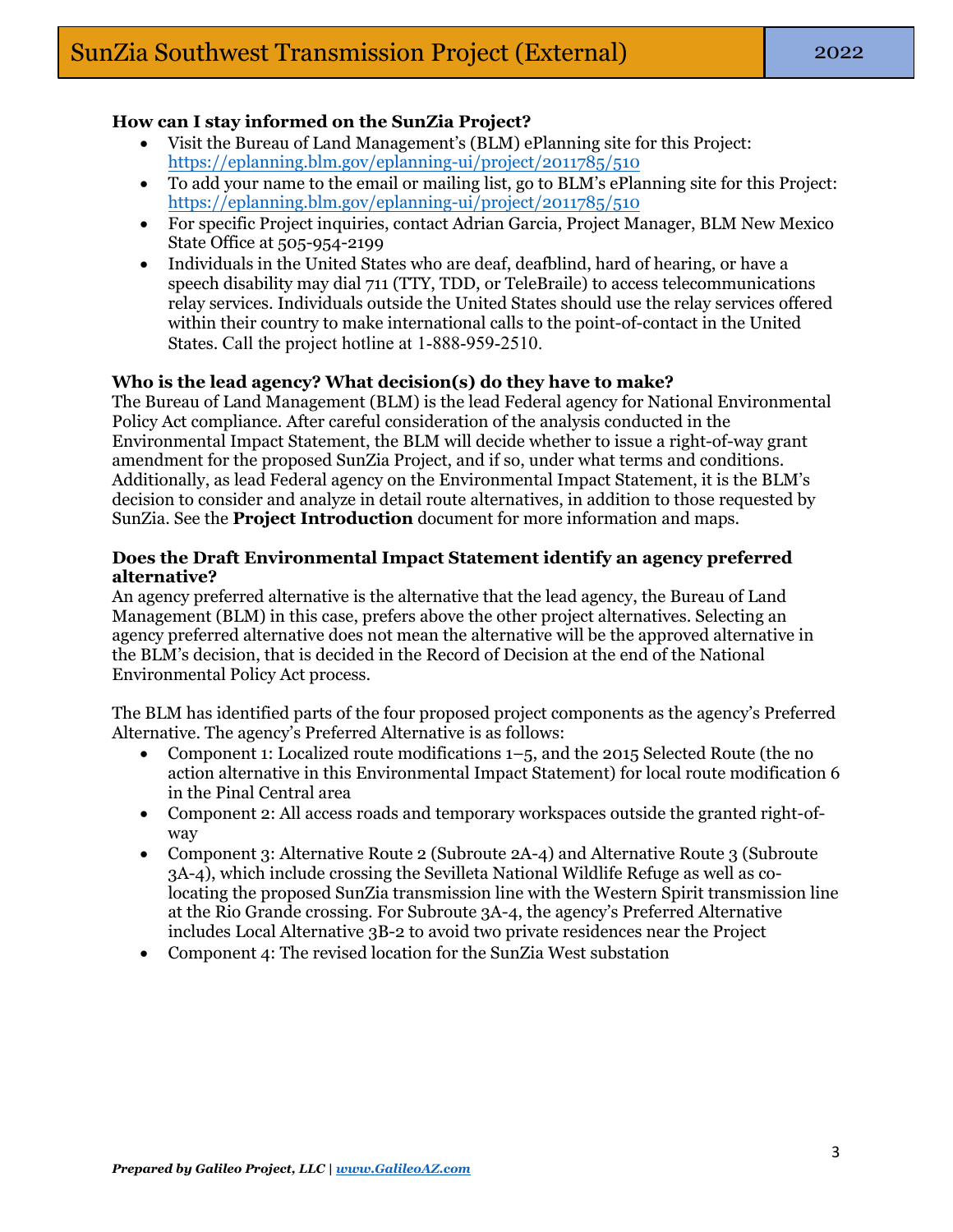# SunZia Southwest Transmission Project (External) 2022



#### **If the Bureau of Land Management (BLM) does not grant a right-of-way amendment, can SunZia still build the transmission line?**

Yes. SunZia would carry forward with building along the route permitted in 2015 if the BLM does not grant a right-of-way amendment that uses one of the proposed Segment 4 alternative routes. (Note: Segment 4 lies between Corona, Belen, and Socorro, New Mexico.) The map below shows the entire permitted 2015 route.

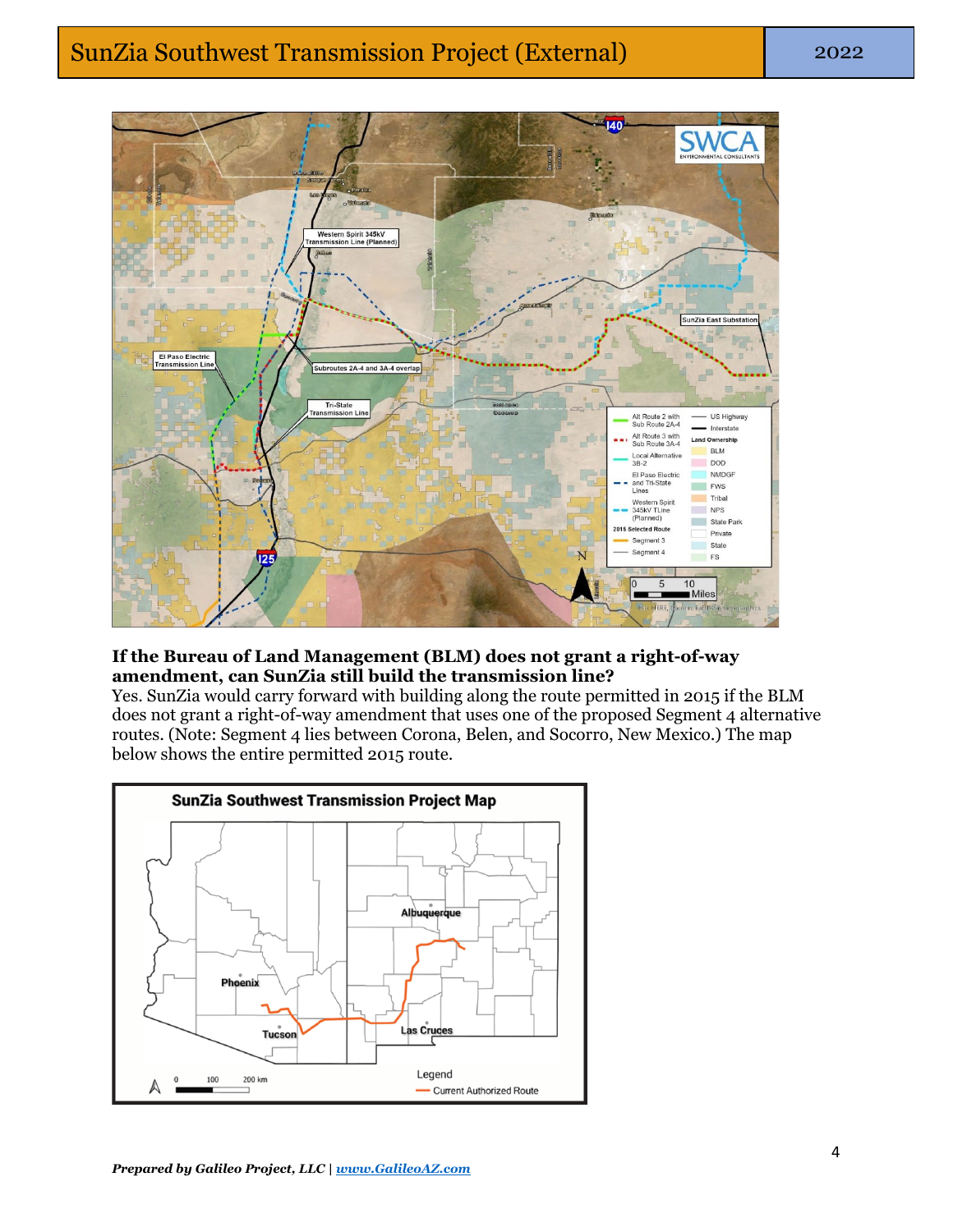### **What is the need for the transmission line? How would it fit into the regional electric grid?**

In 2010, the National Renewable Energy Laboratory identified New Mexico as one of the top 10 wind potential states; however, new transmission infrastructure is needed to tap its wind energy potential. In central New Mexico, near Corona, where SunZia's proposed transmission line would begin, there is more than 4,500 megawatts of wind energy capacity. The capacity of two 500-kilovolt transmission lines could transport that energy over the 520 miles of the SunZia Project route, to reach power markets in Arizona and California.

# **What is the National Environmental Policy Act?**

The National Environmental Policy Act was passed by Congress in 1969 and signed into law on January 1, 1970. This law established a landmark national environmental policy, which, among other things, encourages environmental protection and informed decision-making. It provides the means to carry out these goals by:

- Mandating that every Federal agency prepare a detailed statement of the effects of "major Federal actions significantly affecting the quality of the human environment"
- Establishing the need for agencies to consider alternatives to those actions
- Requiring the use of an interdisciplinary process in developing alternatives and analyzing environmental effects
- Requiring that each agency consult with and obtain comments of any Federal agency which has jurisdiction by law or special expertise with respect to any environmental impact involved
- Requiring that detailed statements and the comments and views of the appropriate Federal, State, tribal, and local agencies be made available to the public

The National Environmental Policy Act process is intended to help public officials make decisions that are based on understanding of environmental consequences, and take actions that protect, restore, and enhance the environment (40 Code of Federal Regulations 1500.1(a)).

Please see the following websites for more information on the National Environmental Policy Act and Environmental Impact Statements:

- [The Council on Environmental Quality's Citizen's Guide to N](https://ceq.doe.gov/docs/get-involved/Citizens_Guide_Dec07.pdf)ational Environmental Policy Act
- [The BLM's National Environmental Policy Act Handbook](https://www.blm.gov/sites/blm.gov/files/uploads/Media_Library_BLM_Policy_Handbook_h1790-1.pdf)
- [The Council on Environmental Quality's Forty Most Asked Questions Concerning](https://www.energy.gov/sites/prod/files/2018/06/f53/G-CEQ-40Questions.pdf) [National Environmental Policy Act Regulations](https://www.energy.gov/sites/prod/files/2018/06/f53/G-CEQ-40Questions.pdf)

# **What is an Environmental Impact Statement?**

An Environmental Impact Statement is prepared for major Federal actions that may have a significant effect on the environment. The purpose of an Environmental Impact Statement is to identify potential environmental issues related to the project, analyze the project's impacts on resources, describe alternative actions, disclose impacts to the public, and support informed decisions. The Bureau of Land Management (BLM) will prepare a Draft Environmental Impact Statement and a Final Environmental Impact Statement over the course of the National Environmental Policy Act process.

The Environmental Impact Statement is a public document, and the public is encouraged to provide input throughout the development of the Environmental Impact Statement. In addition to the public, the Environmental Impact Statement will inform Federal, State, and local permitting agencies as well as Cooperating Agencies and Native American Tribes. Proposed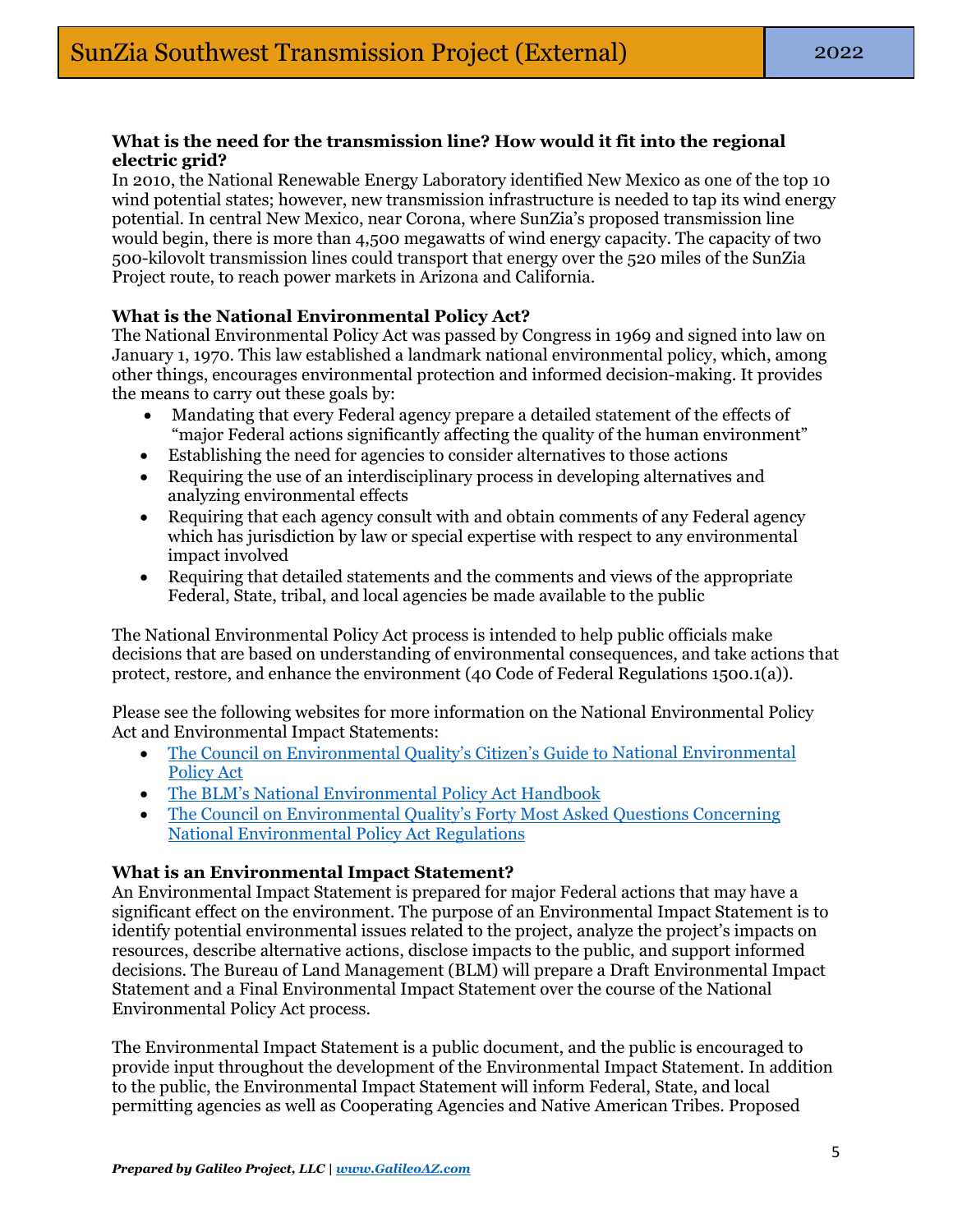amendments to SunZia's right-of-way grant will require a plan amendment to the Socorro Field Office Resource Management Plan, which is analyzed in the Draft Environmental Impact Statement.

The Environmental Impact Statement is not a decision document, but it is intended to provide information to the BLM and other agency decision makers to support informed decisions. While the BLM's decision applies only to the land that it manages, its Environmental Impact Statement analyzes impacts to all potentially affected lands. Decisions on non-BLM land will be made by the appropriate agencies and landowners.

There are several steps involved in preparing an Environmental Impact Statement, as defined by the National Environmental Policy Act and the Council on Environmental Quality's regulations implementing the National Environmental Policy Act. See the diagram below for a visual representation of the process. The Environmental Impact Statement process begins with the publication of a Notice of Intent to prepare an Environmental Impact Statement in the *Federal Register*. The Notice of Intent initiates the scoping period, during which agencies, groups, and the public can provide feedback and submit their comments for review. The BLM and any Cooperating Agencies then use the information derived from internal and public scoping to identify potential resource concerns, project modifications, additional alternatives to the proposed action, and environmental mitigation measures.



The public comment period and meetings provide a formal opportunity for public engagement in the National Environmental Policy Act process. After public review of the Draft Environmental Impact Statement, comments are considered and incorporated into the Final Environmental Impact Statement, and a Notice of Availability for the Final Environmental Impact Statement is published in the *Federal Register*. The Environmental Impact Statement process ends with the issuance of the Record of Decision. The Record of Decision approves, approves with stipulations, or does not approve the proposed action.

### **Didn't the Bureau of Land Management (BLM) already do an Environmental Impact Statement and an Environmental Assessment? Why are they doing another SunZia Environmental Impact Statement?**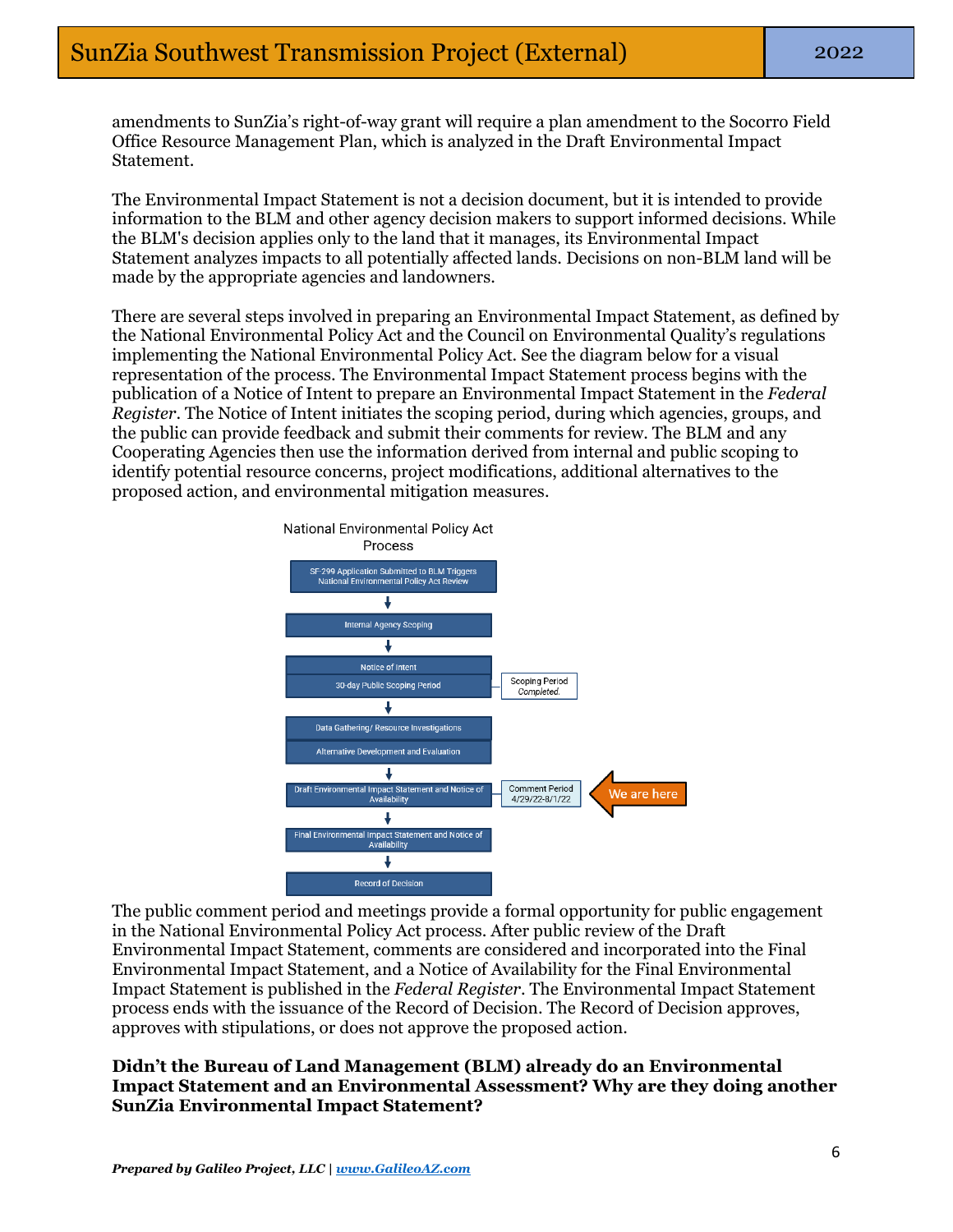The BLM completed a Final Environmental Impact Statement in 2013, a subsequent Environmental Assessment and Finding of No Significant Impact in 2015 to accommodate burial of approximately five miles of the transmission line in three locations within the Department of Defense's White Sands Missile Range Northern Call-Up Area, and then a Record of Decision in 2015. The BLM issued a right-of-way grant to SunZia in 2016, authorizing use of a 400-foot-wide right-of-way across 183 miles of BLM land. Construction of the lines has not begun.

In December 2020, SunZia applied to amend the right-of-way grant to (1) accommodate localized route modifications requested by landowners; (2) analyze the effects of access roads and temporary work areas outside the granted right-of-way; (3) reroute eastern-most Segment 4 to be closer to the generation source, parallel the Western Spirit 345 kilovolt transmission line, and move the route out of the area north of the White Sands Missile Range Northern Call-Up Area used for military missile testing, operations, and training; and (4) analyze the effects of proposed SunZia West Substation in Pinal County, Arizona. See the **Project Introduction** document for more information and maps.

### **Why is SunZia proposing to cross the Cibola National Forest or the Sevilleta National Wildlife Refuge?**

A continuous long-distance path that avoids crossing Federal lands is not feasible because of the extent of Federal land in the region and constraints posed by sensitive resources, certain land uses, lands with special designations, and/or rugged terrain.

SunZia conducted a detailed siting study during 2019-2020 that resulted in the network of alternative routes, some of which are analyzed in the environmental impact statement. The eastern portion of the SunZia Project would generally parallel the Western Spirit 345-kilovolt transmission line. West of the boundary of Valencia and Torrance counties, the route would diverge into alternative routes that consider large blocks of lands specially designated with protective management prescriptions, which severely limit opportunities for routing. The alternative routes were developed to avoid the specially designated lands to the extent feasible. For example, Alternative Route 1, the longest route, would extend far to the west to go around Bureau of Land Management specially designated areas, but would require traversing the Cibola National Forest including a U.S. Forest Service Inventoried Roadless Area. Alternative Routes 2 and 3 would avoid the BLM and U.S. Forest Service specially designated areas and would use existing utility easements that pass north-south through the Sevilleta National Wildlife Refuge.

Alternative Route 1 has passed U.S. Forest Service's Second Level Special Use Screening criteria and mitigates conflict with existing and future military training activities already authorized on the Cibola National Forest. This proposal is being analyzed under the U.S. Forest Service 1985 Cibola National Forest Land and Resource Management Plan.

The 2013 Environmental Impact Statement dismissed crossing through the Sevilleta National Wildlife Refuge, stating that a new transmission-line right-of-way crossing the Sevilleta National Wildlife Refuge would conflict with refuge management policy and restrictions that prohibit commercial uses as stated in the Sevilleta National Wildlife Refuge land grant deed. Co-location with the existing transmission lines was not considered in the 2013 Environmental Impact Statement. El Paso Electric Company has a 345-kilovolt line in a 100-foot easement, and Tri-State Generation and Transmission Association, Inc. has a 115-kilovolt line in a 50-foot easement. SunZia is proposing to replace the existing line infrastructure with one that could accommodate both the existing line and the proposed SunZia line. SunZia would request